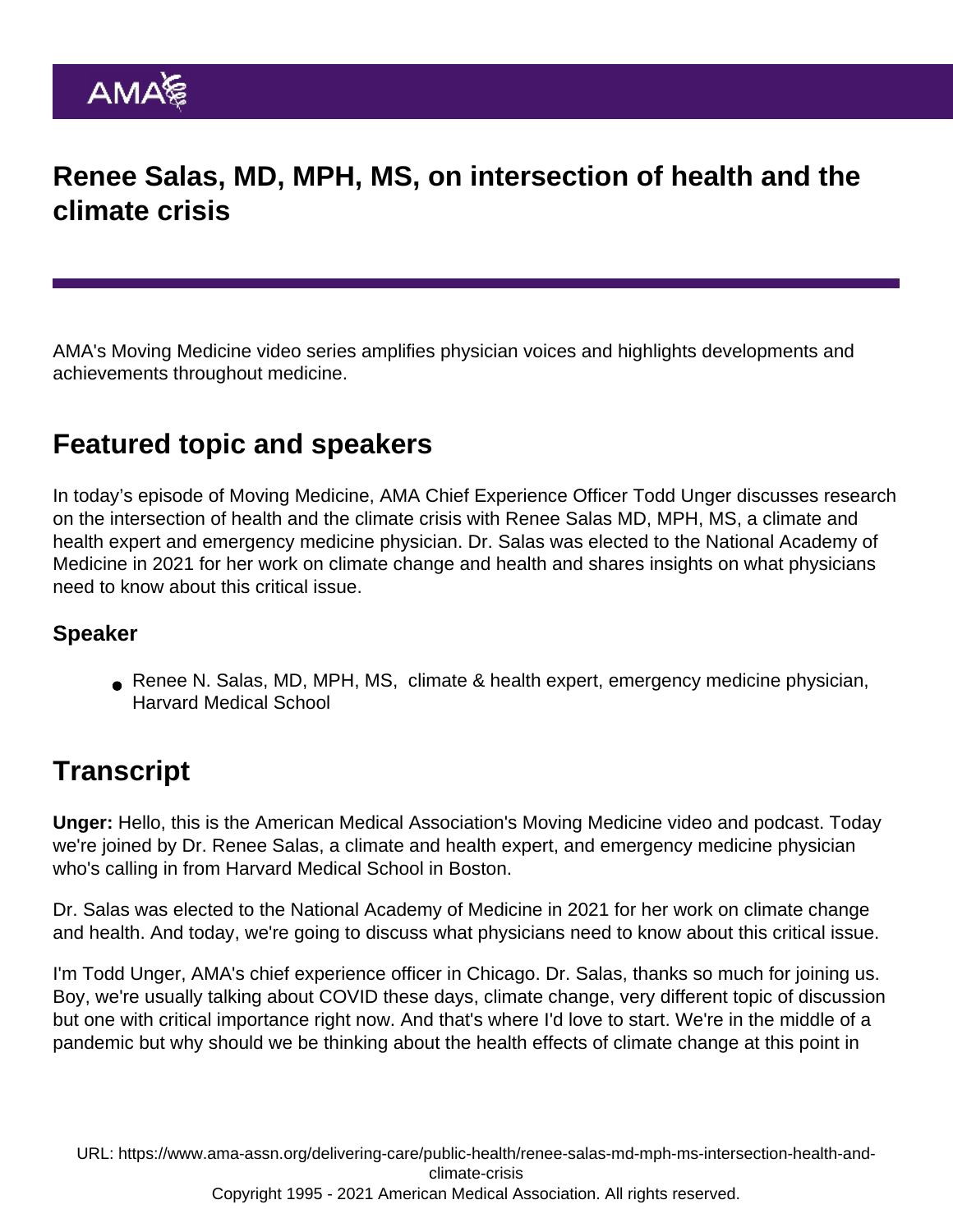#### time?

Dr. Salas: Well, first off, it's an honor and privilege to be here, and thank you for highlighting this topic.

So, first and foremost, I recognize what we've been dealing with is enormous, but climate change has been and will increasingly be harming the health of our patients. So fundamentally, it is making it harder for us as physicians and other health professionals to do our job, which is to protect health and make sure we can prevent harm and accelerate equity. So it is fundamentally tied to what we do. And climate action is a prescription for improved health and accelerated equity.

Unger: I mean, I think a lot of people think about climate change as something that's been occurring for a long time and it's kind of out there in the future. True or not true?

Dr. Salas: So, climate change is here and now. And one way I think about it, is that it is a threat multiplier, meaning that it makes other things worse that are already happening. And it's a meta problem, meaning it's underlying these other things.

So, it is already touching everything that we care about, both in our personal life and our professional life. Which is for any photographers out there, I like to think about it as adding a climate lens to everything that we do, meaning we need to look at everything within health and health care delivery, to understand how it's impacting things now and will increasingly so in the future.

Unger: Where do you see that impact, the now of that impact? Most acutely, I mean, we're reading about fires. I think, Colorado. I mean, there seems to be so much being driven by climate change right now. Where do you see the key impacts on health?

Dr. Salas: I see it in two big buckets. And I think one of those is how it's impacting health. And there's the really direct in our face impacts. Like, as you noted, as we scroll through our headlines recently, we see the impacts on heat and extreme weather events like wildfires.

The Pacific Northwest heat wave, which happened in June of 2021, was deemed to be virtually impossible without climate change. And it reached upwards of 116 degrees Fahrenheit in Portland, Oregon.

Now, this caused ed visits. Again, my home territory and where I have colleagues working, we're 70 times higher during that time period than compared to 2019. And in addition, we think about ways where it's a little bit less in your face. So, there's also the insidious or sort of indirect impacts.

For example, climate change is making pollen seasons, actually 50% longer, which has significant implications for our patients with allergic conditions or asthma.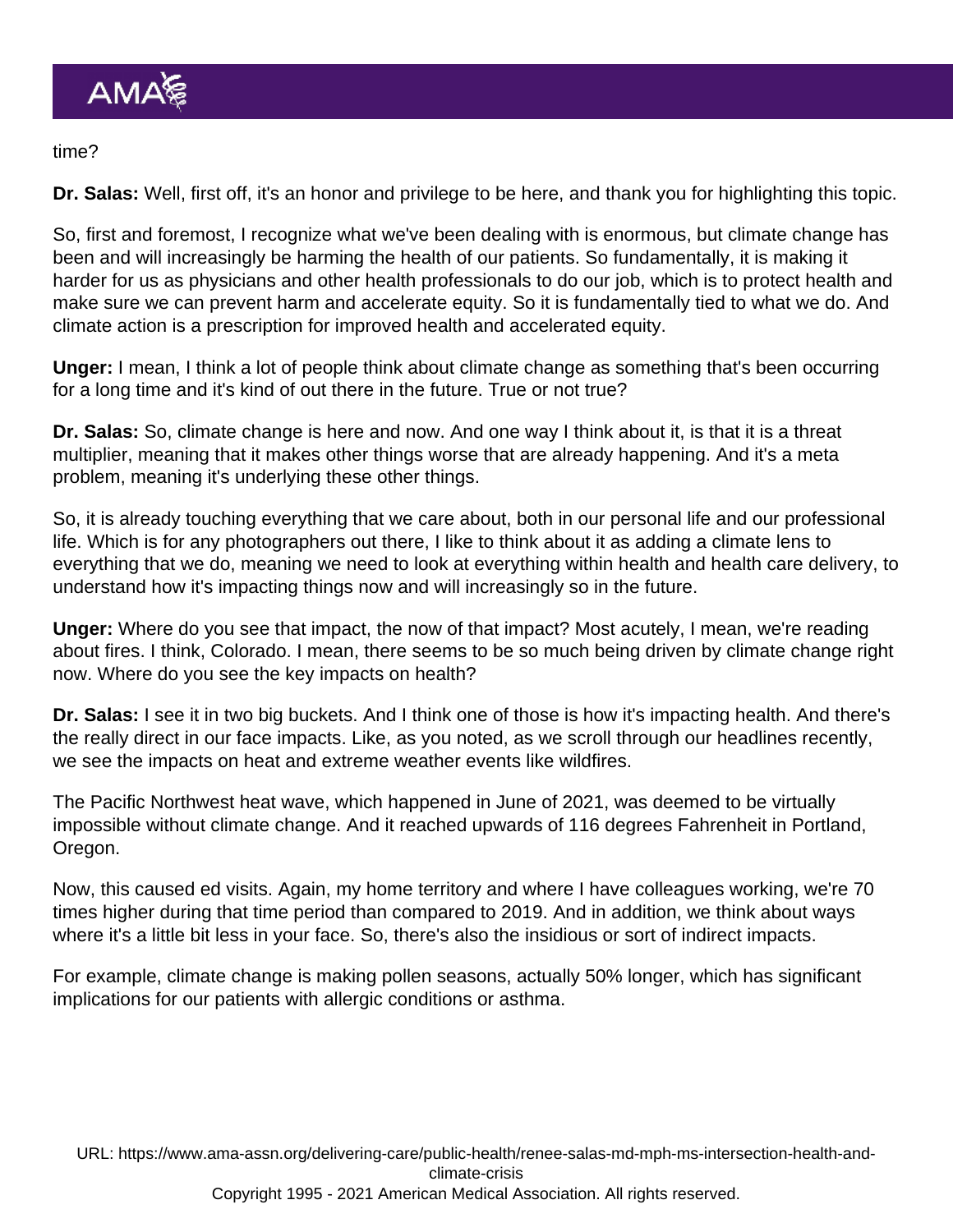And that's frankly broad, it really goes across. In addition, there's food and water impact, vector-borne diseases, social factors like displacement. And then there's also the health care system disruptions, where it's actually impacting everything that we care about for high quality care, like access and cost and quality. And if we think about ways that it's impacting infrastructure or causing power outages or having implications in the sub supply chain, that is another big bucket that has significant implications. And we've seen some of the strains on our health care system with the COVID-19 pandemic.

Unger: I'm so interested and intrigued by the intersection of your experience in training and your research, which is kind of at that intersection of health, health care and climate change. You're also the lead author on a key U.S. policy report published by the Lancet last year. And which you talked about how the pandemic exposed areas that need to be fixed in public health systems in order to address climate crisis. Will you tell us more about that?

Dr. Salas: So, we have seen with the COVID-19 pandemic, that the public health community and the medical community, we are intertwined into one, and our fates are interconnected. And so, that really strives to take that approach and really talk about how with the COVID-19 pandemic we've seen, that we need have a robust public health system to prevent patients from walking through the doors of our hospitals in the first place. And it's the same phenomenon with climate change.

And it's hard, right? You think about all of these different aspects but the thing is these are all interconnected. And so, whether we are trying to better prepare our clinicians or our hospitals for the next challenge, whether that's the next pandemic. Again, God forbid, versus the increasing exposures of climate change. If we can add each of these perspectives and again, add multiple lenses together, we can actually come up with interconnected solutions that can make us more prepared for whatever is to come and actually rise above multiple problems at once.

Unger: I don't think folks may have thought of climate change in that public health connection. Certainly, just another thing on the list that the pandemic has exposed. And what's interesting too is, the role now that physicians need to assume, it's kind of another thing to think about, about how they can take a more active role and need to take a more active role in climate change. But what is a physician or a hospital or a health system to do about it?

Dr. Salas: Well, first and foremost, we have to see those connections. We have to see how climate changes directly and sometimes indirectly insidiously, really threatening the very tenants and fundamentals of why we do what we do.

I often tell residents that as long as we're putting the patient first, we are doing the right thing. And so, we have to put the health of our patients first. And we recognize that not all patients are equally harmed by climate change, and that there are certain populations that are inequitably harmed, whether that is because of age, because of young and old or if it's because of patients that have health inequities due to structural racism.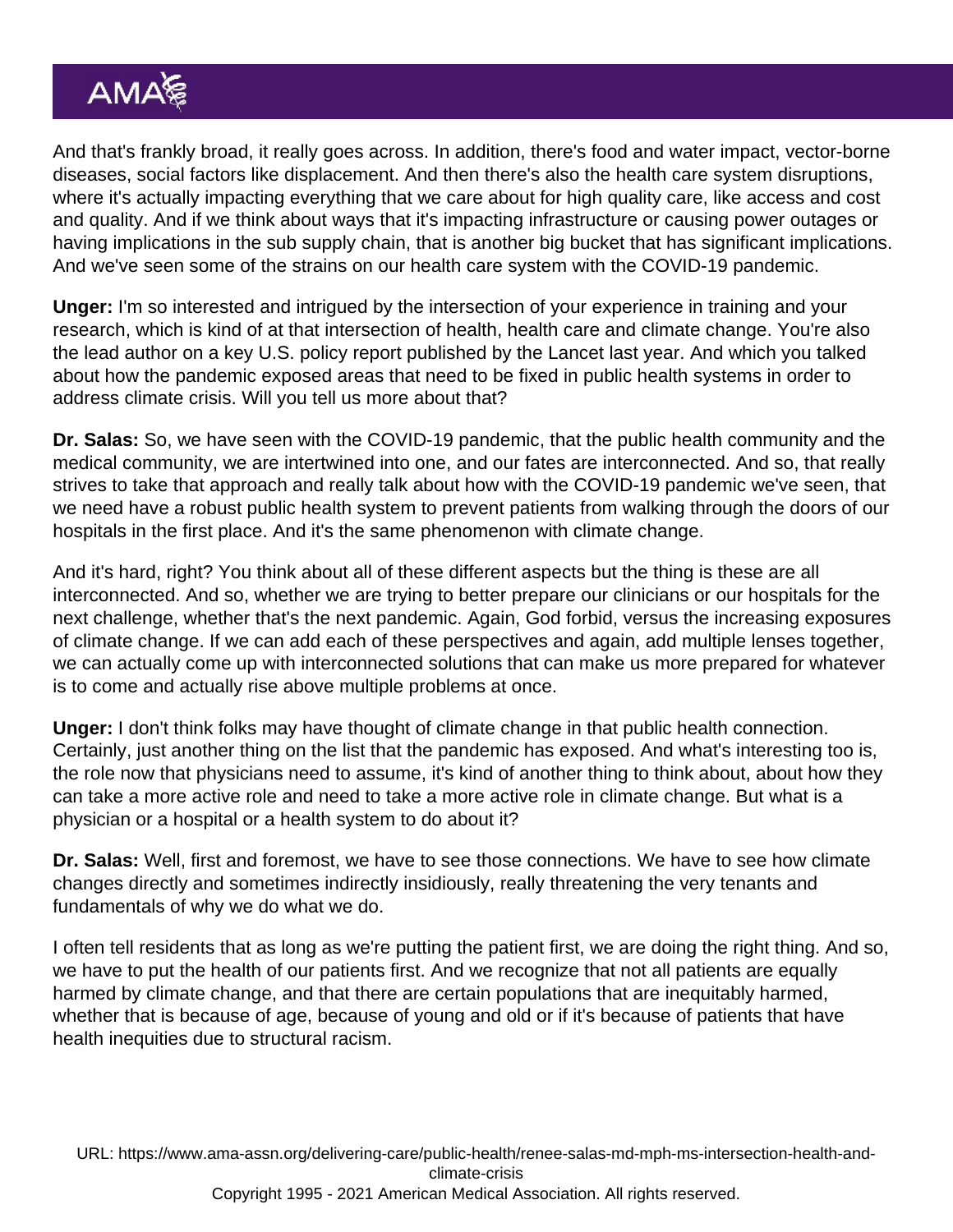So, all of these things really point out that we have a unique opportunity, and I argue responsibility to recognize it, to talk about it. We have been shown to be trusted messengers at delivering this message, even to people who maybe have other views around why we're seeing the types of events that we're seeing. But the impacts are still the same on health and our importance to protect them.

And then third, is really to begin to connect and incorporate that within your own practice, find likeminded people at your institution, talk to your leaders about it and then really go upstream and make sure that you're talking to policy makers so we can really get upstream to the root cause.

Unger: You talked earlier about the photographic lens. I loved your example there. What about, how does a physician or an emergency medicine physician apply a climate lens, when you think about the work that comes through, say an emergency department?

Dr. Salas: So, I think one other way I'll share, this sort of also incorporates the last question a bit and leads into this one. Is, to be able to see it, we have to make the diagnosis. So for example, I had a patient come in who was a young girl who was suffering her third asthma attack that week. So her third visit to the emergency department.

And I'll never forget that her mom looked at me with just this immense sense of feeling overwhelmed and helpless and said, "I'm doing everything the doctors are telling me, what am I missing?" And I was struck also with, what was I missing as a clinician?

And I think we were doing all of the practice patterns right. As far as looking through the way that her outpatient providers had done it and my colleagues had provided care. But when I actually dug into it more, we saw that the pollen levels, again, driven by climate change, 50% longer seasons had been enormously high.

In addition, she lived in an area where she was predominantly exposed to more air pollution than other people around her. And I think, we have this vision that when we pull, at least this is how I view it, that I'm pulling patients out one in a time in the emergency department but then I'm running upstream in order to try to prevent patients from falling in, in the first place, with all this other work that I'm doing.

And when I get upstream, that's where I see the burning of fossil fuels, which is again, generating the air pollution in addition to driving climate change. So, once I realize that I'm really running along the same river, whether I'm talking to you about climate change or working to shift in the emergency department, once we see that, we actually see how this is all interconnected and fundamental to our mission.

So, I want to share that first and foremost. And then I think secondly, just to get to the climate lens, it's sort of that same idea, that depending on where you live, you look to see where those geographic exposures are for climate change. And then look to see, based off your particular specialty and your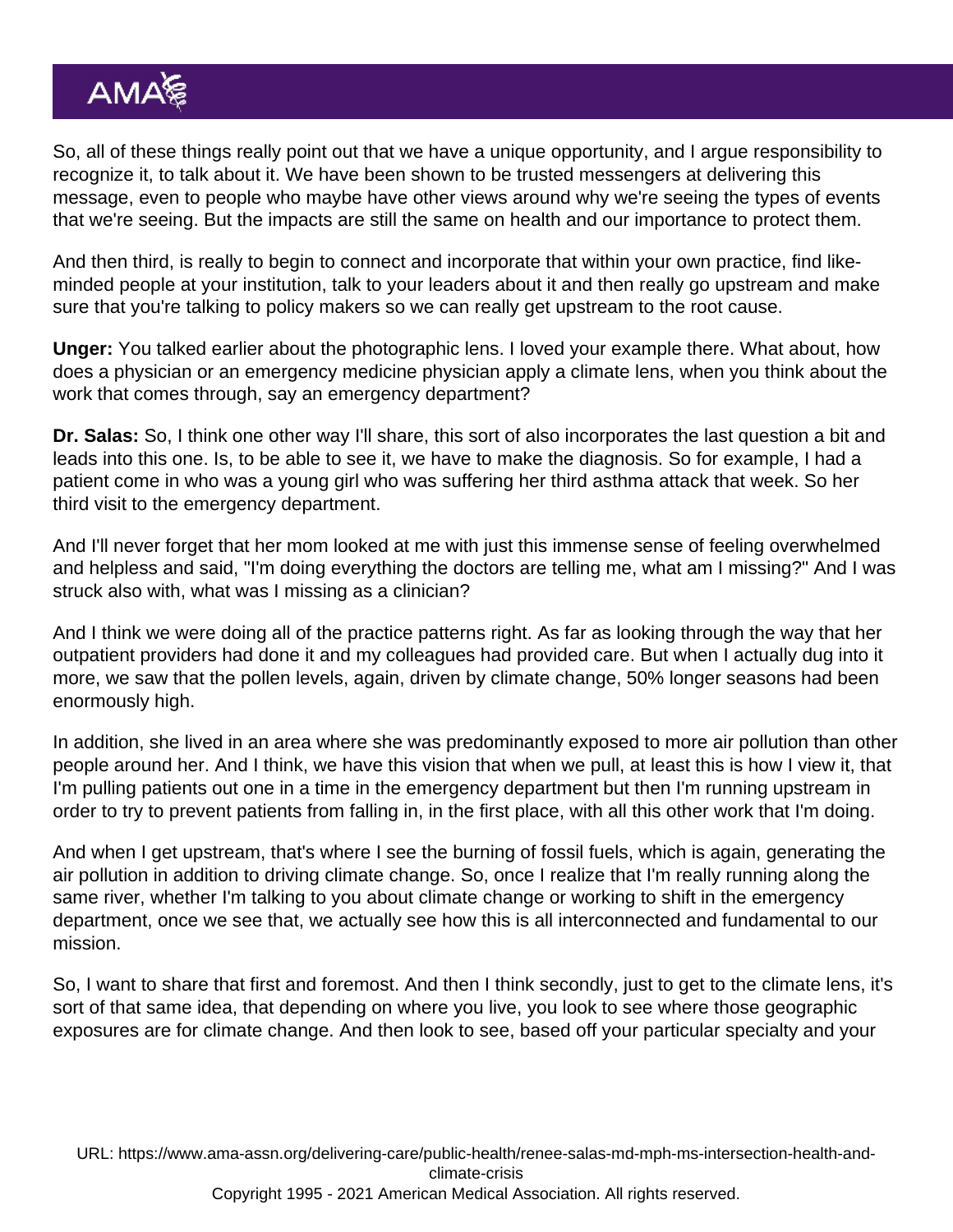local practice environments, and start to add a climate lens to triage. How could we do a flag with an EHR in order to see and identify when we should be looking for heat related illness, for example. Or also flagging people in regards to identifying vulnerable patient and figuring out if we need to counsel them on medication use or if they're at high risk for other exposures. So those are just some examples.

Unger: Well, you've leveraged so many channels, public forums, articles, podcasts, even testifying before Congress to make sure that you're heard on this issue.

Why is a physician voice so additive to these discussions, and given this, should physicians be learning about climate-related health issues in medical school? Where do they get the training for this? How do you think about that?

Dr. Salas: Well, to continue that analogy of the river, we have to recognize that we're all running along the same river and it's all like an interconnected these issues.

So first and foremost, we recognize that we are trusted messengers. And again, it's connected fundamentally to our oath in order to counsel patients about climate change and to recognize that it is a prescription for health and advanced equity, by running upstream and thinking about how to reduce the production of greenhouse gases from fossil fuels, for example.

So, it has to be incorporated into medical education. We cannot appropriately train physicians of tomorrow without them understanding this rapidly changing landscape. And it can be overwhelming, right? You're thinking, how do I add yet another thing to an already overwhelmed medical curriculum? But again, it comes back to that climate lens. You're already learning about the pathophysiology of asthma. So just add another slide or two, or add a learning objective and problem-based learning, that allows the learner to recognize how climate change is impacting that condition that you're talking about.

And we also, we not only need to train the next generation, we also have to recognize that we have to start to make really rapid educational advances for practicing clinicians. So as vector-borne diseases become more prevalent in different parts of the country, how can we start to rapidly educate doctors that maybe are not used to seeing Lyme disease or other vector-borne illnesses?

Unger: In that letter case, we've talked a lot to Dr. Peter Hotez and he has this kind of the wheel of pandemic inducing things, and climate change is clearly one of those for that, that very reason that you bring up there with, we're seeing all sorts of new vectors and for longer in different parts of the world.

I mean, this is enormous challenge. Big picture when you kind of look ahead, where do we focus our efforts to have the greatest impact in the coming years?

URL: [https://www.ama-assn.org/delivering-care/public-health/renee-salas-md-mph-ms-intersection-health-and](https://www.ama-assn.org/delivering-care/public-health/renee-salas-md-mph-ms-intersection-health-and-climate-crisis)[climate-crisis](https://www.ama-assn.org/delivering-care/public-health/renee-salas-md-mph-ms-intersection-health-and-climate-crisis)